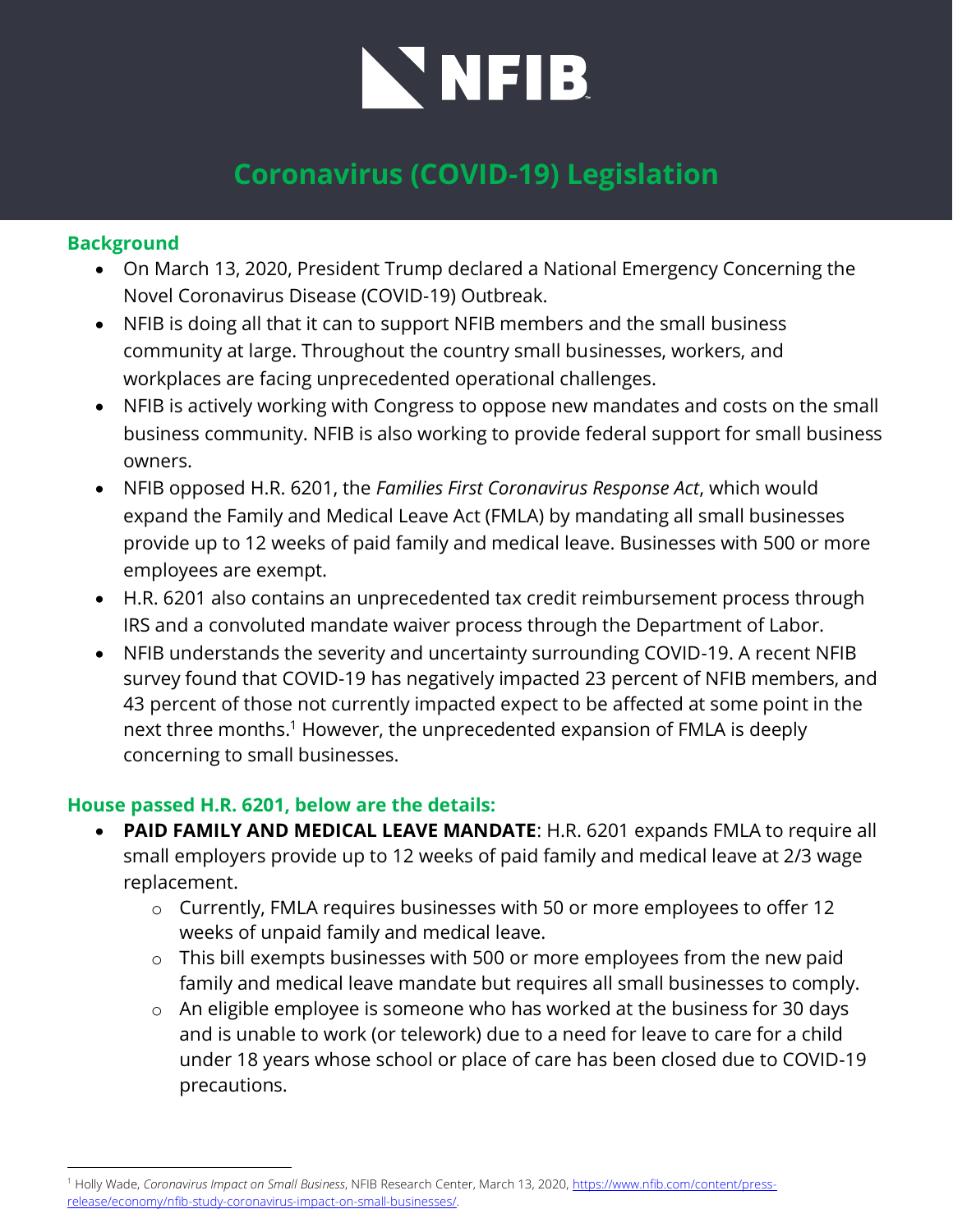- **PAID SICK LEAVE MANDATE**: H.R. 6201, requires small businesses to provide paid sick leave, as well. Small business owners must provide 10 days of paid sick leave to full time employees at full wage replacement.
	- o An eligible employee is someone who has worked at the business for 30 days and is unable to work (or telework), they are subject to a federal, state, or local quarantine, they have been advised by a healthcare provider to self-quarantine, they are experiencing symptoms of and seeking a medical diagnosis for COVID-19, or they are caring for an individual with a need for leave to care for a child under 18 years whose school or place of care has been closed due to COVID-19 precautions.
	- o While the paid sick leave and family and medical leave requirements sunset at the end of the year, many small business owners simply cannot afford the cost of the new mandates at the same time they experience increasingly slower sales.
- **TAX CREDITS:** Small businesses would be reimbursed by the federal government through refundable tax credits. Regrettably, the administrative burden attached to the credits may be substantial, and the timeliness of the credits may be challenging.
	- o Businesses experiencing cash flow difficulties due to disruptions caused by COVID-19, combined with new federally mandated paid sick leave and paid family and medical leave, may not stay afloat until the next payroll tax credit is claimed.
	- o In fact, one in five small business owners reported cash flow to be a continual problem before the outbreak of COVID-19.<sup>2</sup>
- **WAIVER**: The bill contains a poorly defined waiver process through the Secretary of Labor for businesses with fewer than 50 employees, but that means struggling small businesses must apply for an exemption.
- **UNEMPLOYMENT INSURANCE**: The bill provides states \$1 billion for emergency grants for processing and paying unemployment insurance (UI) benefits. Half of these grants – \$500 million – would be reserved for emergency grants to states experiencing at least a 10% increase in unemployment. States would be allowed to use this money to assist with costs related to the unemployment spike but would also be required to significantly loosen eligibility standards and potentially increase employer unemployment insurance rates.

## **NFIB's Position**

- NFIB opposed H.R. 6201, the *Families First Coronavirus Response Act*, and may consider the bill a Key Vote for the 116<sup>th</sup> Congress.
- While we appreciate Congress and the Administration focusing on addressing COVID-19, small business owners are sensitive to negative impact COVID-19 will have on employees, their businesses, and the economy. Small businesses will require flexibility to deal with the uncertainty and disruption that COVID-19 will continue to cause.
- This legislation would limit flexibility in adjusting to a rapidly changing environment and impose potentially unsustainable mandates on small businesses.

<sup>2</sup> Holly Wade, *NFIB National Small Business Poll: Cash Flow*, NFIB Research Center, Volume 13, Issue 2, 2016, [http://www.411sbfacts.com/files/NFIB\\_SBP\\_CashFlow\\_v1.pdf.](http://www.411sbfacts.com/files/NFIB_SBP_CashFlow_v1.pdf)